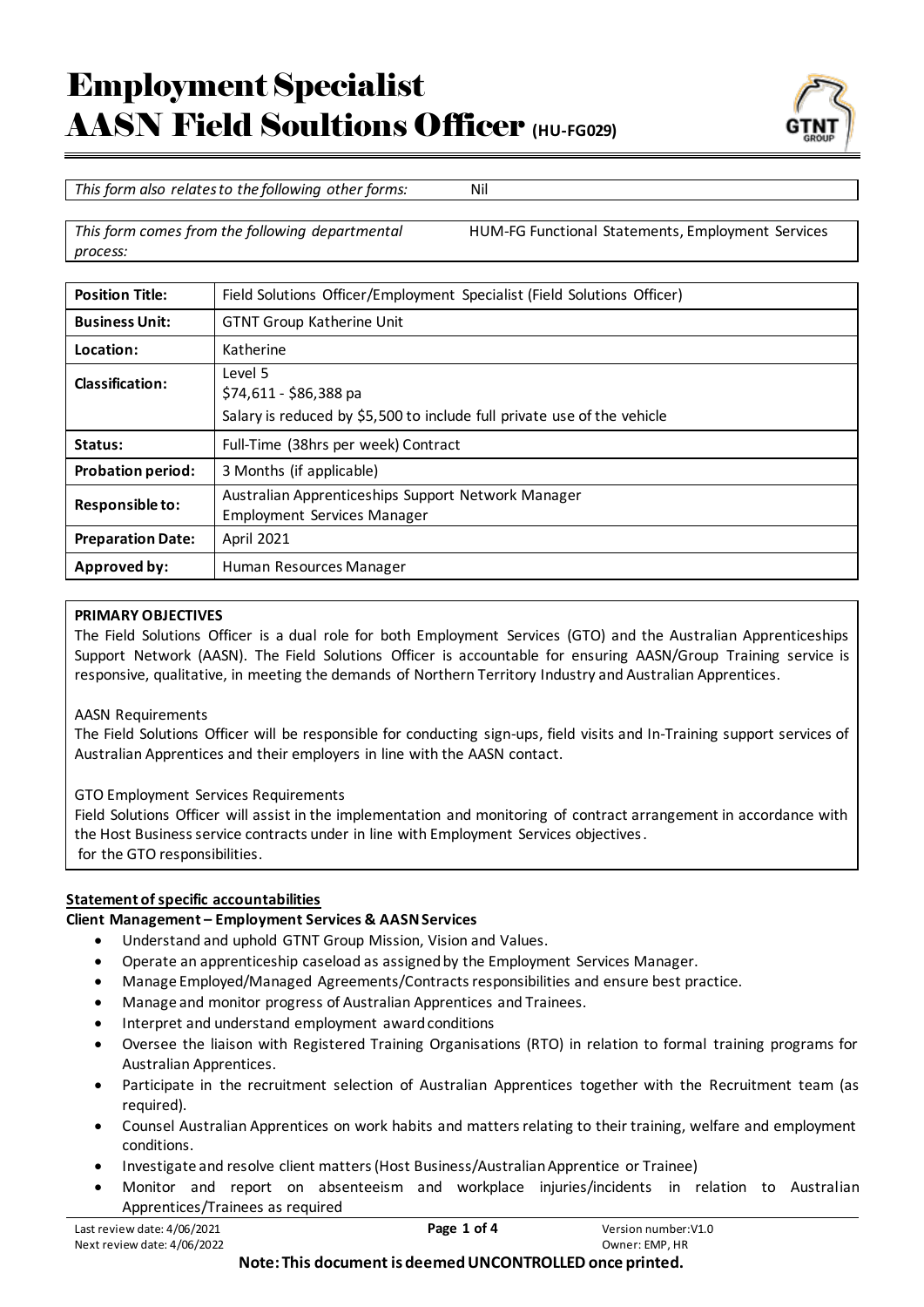

- Prepare and facilitate rotation schedules for Australian Apprentices/Trainees as required
- Maintain a remote caseload and manage major contracts (where required).
- Provide gateway services to employers and jobseekers
- Conduct apprentice sign-ups, site visits, inspections of employer workplaces and case management
- Conduct monitoring visits for apprentices and employers in urban, regional, rural, and remote areas
- Identify and provide in-training support to eligible apprentices and employers
- Assist employers and apprentices to complete their training contracts and other documentation required under the *Northern Territory of Australia Training & Skills Development ACT 2016* and in line with the *Australian Apprenticeship Support Network Operating Guidelines*
- Provide and outline the obligation of an apprenticeship for the employer and apprentice e.g. training contract, training, supervision and WH&S obligations
- Provide quality advice and information on the Australian Apprenticeships system and pathways
- Represent the company on committees/working groups where required
- Manage client relations, inquiries and associated paperwork
- Deal effectively with complaints from employers and apprentices. Where required mediate workplace disputes through consultation with the AASN Manager
- Provide assistance to employers to complete claim forms

#### **Customer Service – Employment Services & AASNServices**

- Provide quality advice and service provision to Australian Apprentice and Trainee's, Employers and Host Business's.
- Manage client relations, inquiries and all associated paperwork.
- Undertake regular monitoring and mentoring visits to Australian Apprentices in cooperation with the Host Business's and Australian Apprenticeships Support Network with the assistance from administration field support staff.
- Prepare and facilitate rotation schedules for Australian Apprentices as required.
- Manage conflict resolution whilst providing quality customer service.

#### **Marketing Employment Services & AASNServices**

- Increase community awareness of GTNT Group services and divisions.
- Create strategic alliances with key stakeholders in the remote communities.
- Promote and market the GTNT Group products and quality service schemes.
- Develop and maintain relationships with existing and prospective clients
- Increase Australian Apprenticeship numbers within the Northern Territory
- Provide and support the successful promotion and delivery of Australian Apprenticeships (AA) to current and prospective Australian Apprentices and employers
- Assist other stakeholders who may be interested in pursuing Vocational, Education and Training (VET) pathways
- Participate in marketing initiatives as directed, including visits to schools and other venues as required. These may be outside working hours
- Provide employers with tailored information and advice on the various occupations and training pathways

# **General Administration**

- Maintain Navision in particular the apprentice/host records and purchase orders
- Facilitate the process of all documentation in relation to commencements, progressions, completions, terminations of all Australian Apprentices to the Australian Apprenticeships Support Network.
- Provide input into business planning activities as required. (i.e. major contracts and projects).
- Perform other duties relevant to the position as required.
- Prepare reports and other documentation as required.
- Provide reports to Manager as required.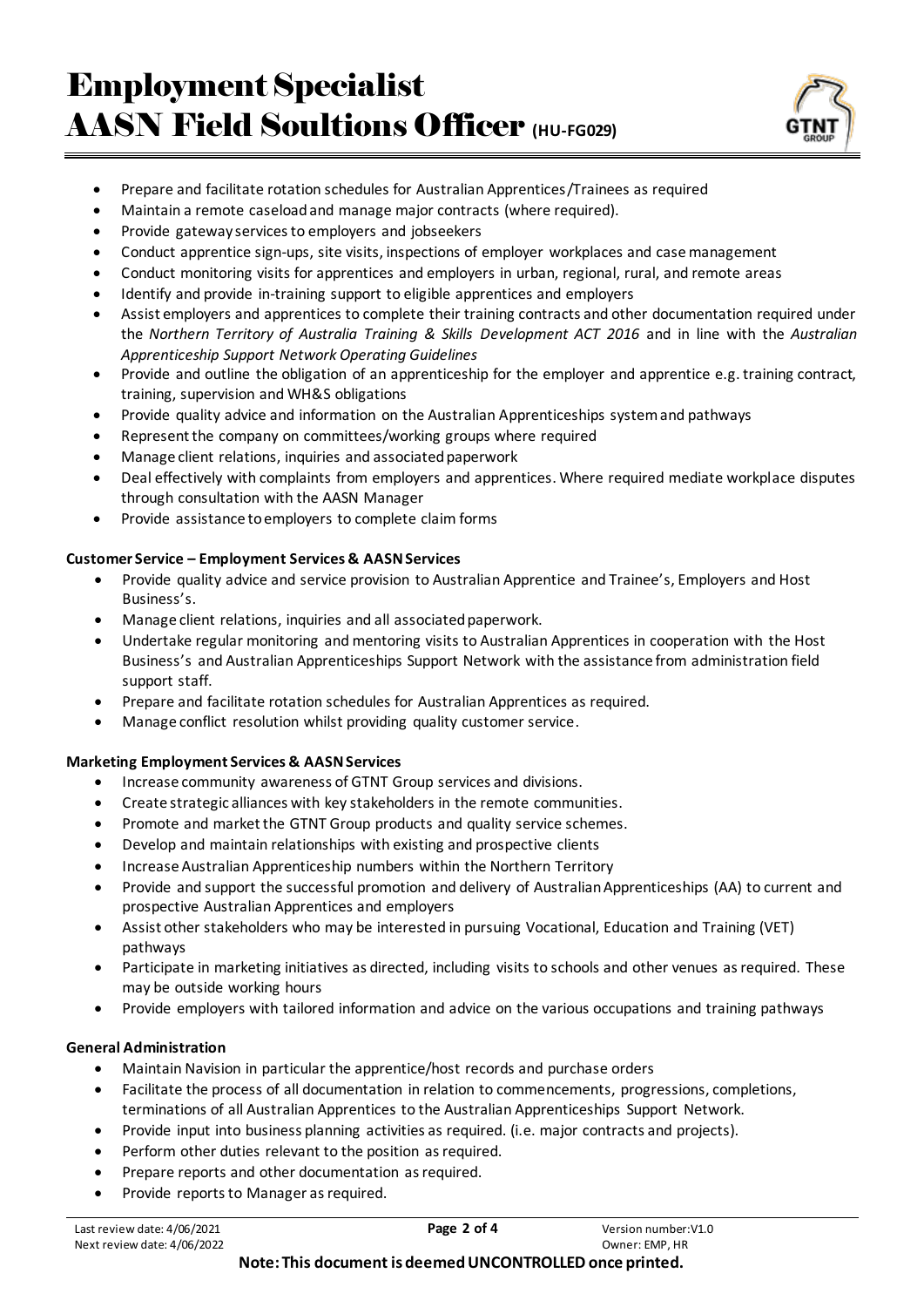

#### **Sales**

• Actively seek opportunities to increase number of Australian Apprentices as per set key performance indicators

# **Other General GTNT position accountabilities**

#### **Policies and Procedures**

- Assist in the preparation, review and implementation of business unit related policies and procedures for inclusion in the QMS.
- Assist with ensuring all section staff are aware/trained in and comply with company policies and procedures.
- Continuously improve and streamline administrative processes.

# **Workplace Health and Safety**

- Monitor and report on absenteeism and workplace injuries/incidents in relation to Australian Apprentices as required
- Manage the WHS requirements of Australian Apprentices and Host Business's.
- Undertake regular and systematic workplace hazard inspections to ensure compliance (L5)
- Ensure a safe work environment
- Follow all WHS policies and procedures
- Report all workplace incidents in accordance with legislation and policies ensuring al WHS requirements are adhered to.
- Report all hazards and accidents to their supervisor/manager
- Take all reasonable and practicable steps to ensure your own health & safety and that of any other persons who may be affected by your actions.

# **Team**

- Facilitate work teams and value individual differences and diversity
- Establish effective workplace relationships with groups and individuals
- Participate in company and divisional meetings, and training activities.
- Participate in business planning activities as required.

# **Travel**

• Travel to remote areas of the Katherine region and surrounding remote locations as required

# **Additional Information**

The incumbent must adhere to all current relevant codes of conduct and legislation requirements including: GTNT Group policies/procedures and protocols located in the Quality Manual System.

- Privacy Act.
- Equal Employment Opportunity Act
- Work Health and Safety Act.
- Government/Industry Code of Conduct.
- Northern Territory Employment and Training Act.
- Australia Fair Pay Condition Standards.
- Anti-Discrimination Act.

The incumbent can be expected to be allocated duties not specifically outlined within their position description, however within the capacity, qualifications and experience normally expected from a person occupying this position.

Key Performance Measures will be negotiated as part of the regular performance planning and review processes.

The incumbent must possess a manual Northern Territory driver's licence & a Working with Children (Ochre Card) prior to employment